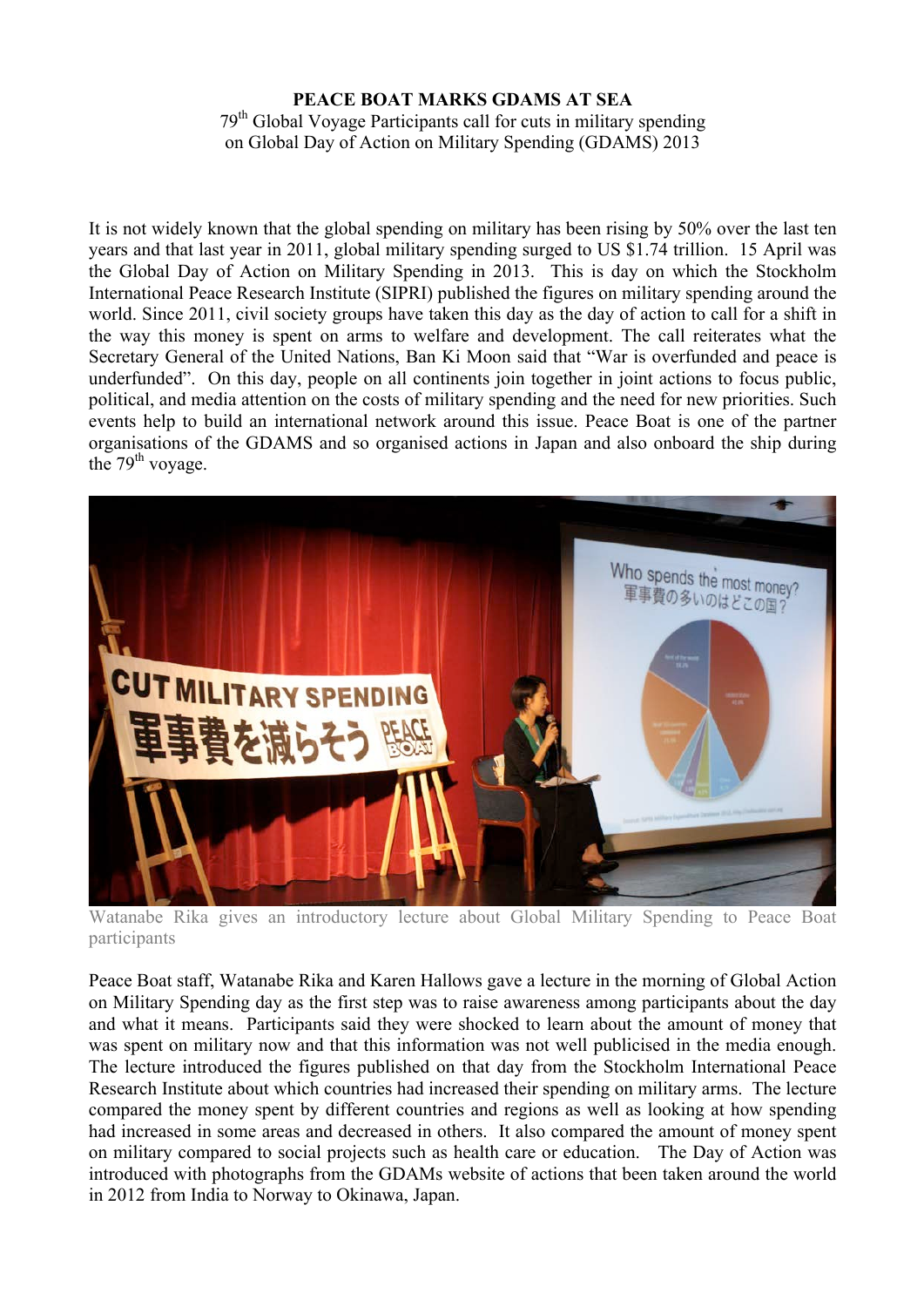

Peace Boat participants call for a cut in military spending from the Indian Ocean

After learning about the day, participants were invited to show their solidarity with the movement by taking a photograph on top deck. The participants gathered on the deck under the hot midday sun with a banner that said "Cut Military Spending" in English and Japanese. On this day, actions were taken and people held up banners and made speeches all over the world, but perhaps Peace Boat is the only place where people are calling for a cut in military spending from the oceans. Peace Boat participants of all ages participated in the photograph, including the children of the onboard Montessori Education Programme. One of the mothers of the programme, who has two children aged 3 and 1, said that it was important for her children to be in the photograph because this was an issue which affected the next generation as well, "Resources are limited, we need to think about we use those resources whether it is money or our natural resources. We need better resources in our schools, pens, books, educational materials. I want our limited resources to be used to make a better world for my children. I don't want them to grow up in a world full of weapons.".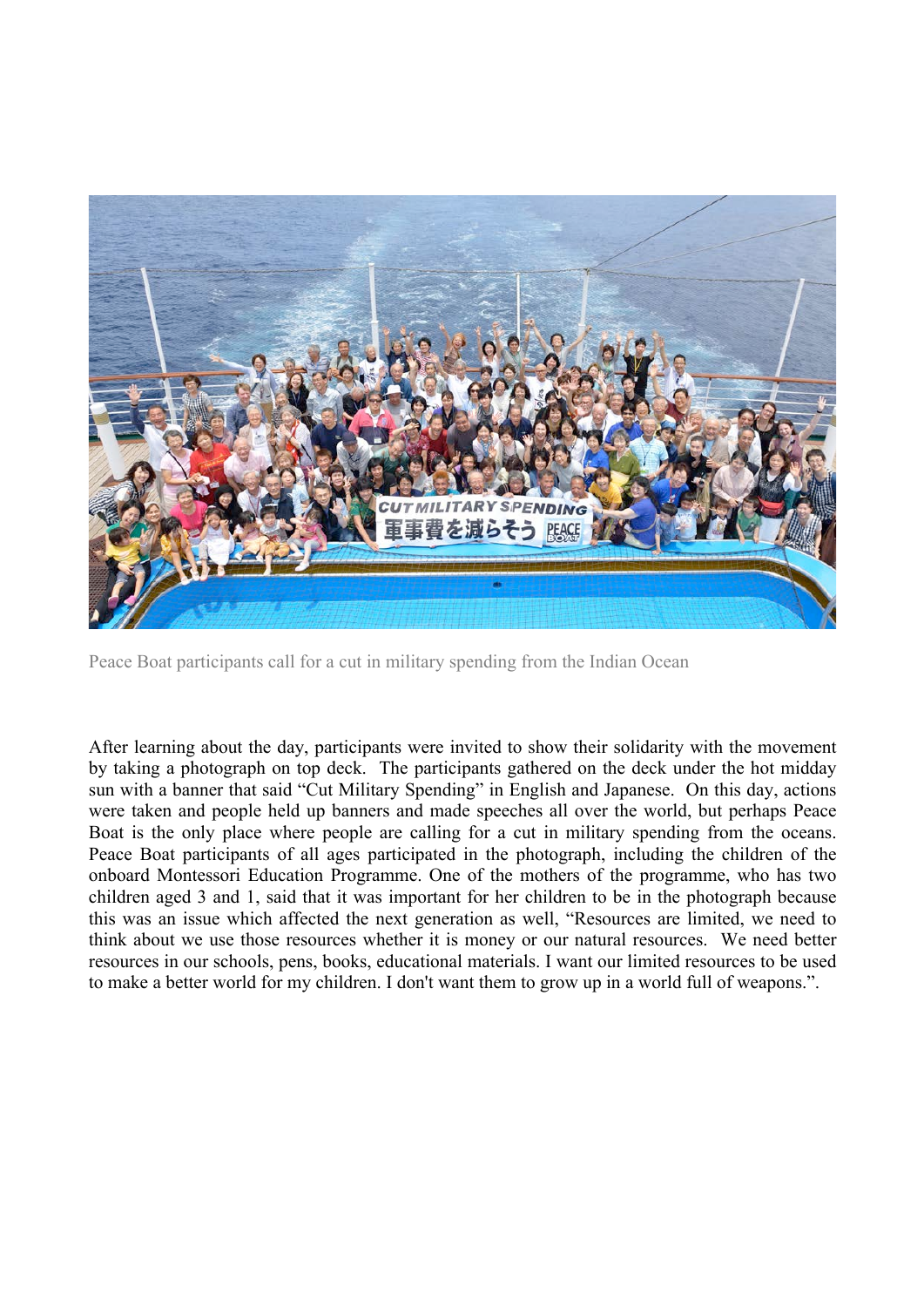

Some of the pictures drawn by participants to show what they would rather spend the money on. The original shape of the missile can be seen in the pictures.

Participants were encouraged to creatively think about ways in which that money could be better spent. Participants were given a piece of paper on which was drawn the outline of a bomb. Then they used that outline to make it into something that represented how they would rather the money was spent. One participant drew a butterfly to represent environmental conservation, another a tree to represent reforestation. A desire for increased spending on healthcare was represented by a picture that turned the outline of the bomb into a syringe for vaccinations. Many of the ways in which participants would rather the money was spent were linked to the Millennium Development Goals. The MDGs were featured in a previous lecture and workshop and lecture onboard. While those who attended that event were keen to see the MDGs accomplished, many were wondering where the money might come from. It was clear to see a link between a reduction in the money spent on the military and achieving the eight goals. Disarmament for development is the best way to achieve the millennium development goals.